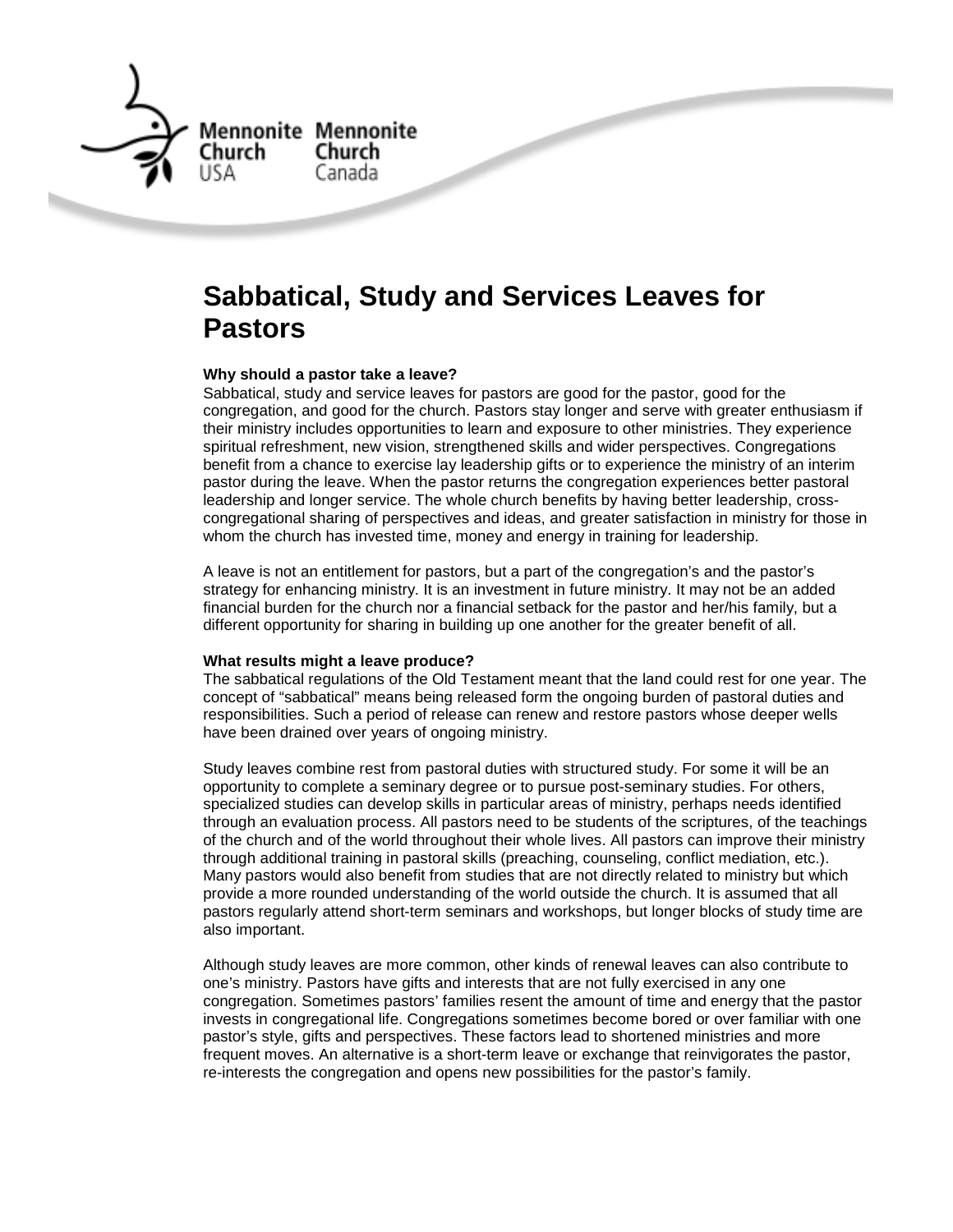In addition, the larger church can benefit from pastors who are available for short-term assignments. Mission and educational institutions can use the energy of a pastor on leave. Congregations and other institutions that receive the ministry of pastors on leave can be encouraged to new life. The exchange of ideas, gifts and resources can strengthen the corporate witness of the Church of Jesus Christ.

### **What kinds of leaves are there?**

# **A. Study Leave**

A study leave is not a vacation. It is undertaken to work on a particular learning goal. Usually it involves completion of a defined academic course or program, seminar or study tour. Occasionally a self-directed program of reading and study is appropriate, but the purpose should be clearly defined in advance and some form of reporting (e.g., publication of a document or presentation of a seminar) should be the result. The length of the leave could range from a few weeks to several months or a full year. Some study leaves take the form of a reduced work load while continuing in ministry, but the preferred model is a complete suspension of pastoral duties during the leave.

# **B. Rest and Spiritual Renewal Leave**

Spiritual renewal and rest should be planned as part of every leave, but sometimes a leave should be taken for this purpose alone. After an extended or particularly intense time of pouring themselves out for the church, pastors often need time (several weeks or more) to replenish their spiritual resources through prayer and reflection. Even Jesus needed to do this from time to time (see Luke 5:15-16). Such a leave will often include time spent at a retreat centre and might involve reading, rest, physical exercise, spiritual disciplines, keeping a journal and worship. There should be clear goals for such a leave, and accountability through formal spiritual direction and preparing a concluding report.

# **C. Service Leave**

Congregations have released pastors for a service leave when the pastor has a particular expertise or interest that is needed for a time by another part of the church. Examples include overseas service or short-term service in another church agency or institution, such as interim teaching or administrative assignments, return trips to other countries previously served or helping to start a new ministry. The form and length of such leaves varies greatly.

# **D. Special Assignment**

Pastors sometimes are released by their congregation for short periods (usually not more than one month) to work on a special assignment. Examples include writing Sunday school curriculum or other materials, visiting other churches and ministries or assisting in the development of a local service ministry.

# **E. Pastoral Exchange**

Some pastors have been able to participate in a short-term (often two to six months, though it could be longer) exchange with another pastor. Sometimes these are international exchanges where pastors and their families trade homes and jobs while retaining their own salaries. Exchanges within North America with a pastor of a different racial or cultural congregation are also encouraged. Exchanges allow both congregations an opportunity to experience the ministry from a person of another culture while giving the pastor's family a chance to experience another part of the church.

# **How long is a leave?**

Many factors influence the answer to this: the purpose of the leave, family circumstances, financial considerations, congregational needs. The leave must be long enough to achieve its goal. Often that is three or four months. Experience indicates that after a lengthy leave (e.g., a full year) it may be difficult to reconnect and the pastor or congregation may soon want a permanent change.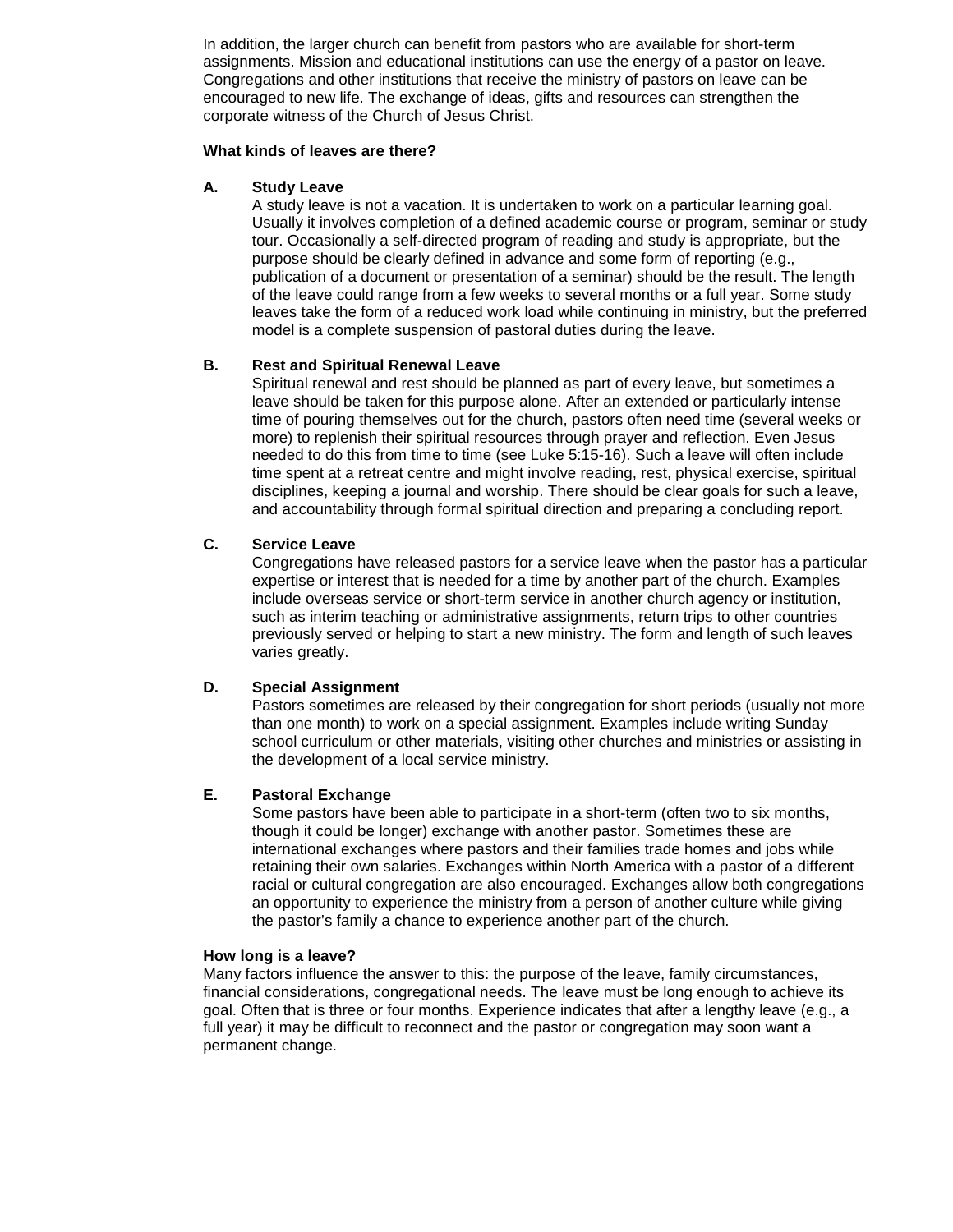#### **How often might this happen?**

It is wise for a congregation to expect a leave to happen on a regular basis. Some churches plan for a leave (two to four months) at the beginning of each new term of service (usually three to five years). In other cases the leave is granted after seven or 10 years of ministry. Yet another model offers one month of leave for every year of service to a cap of perhaps four or five months.

#### **How much will it cost, and who will pay?**

Some leaves are self-supporting. An exchange leave, for example, involves few financial changes for the congregation and modest expenses for the pastor's family. It may be necessary for a North American congregation to pay some travel costs for a pastor's family from a less wealthy part of the world to come to North America. A service leave or special assignment may be paid for by the receiving agency or institution, or the pastor's salary and other expenses could be paid by the congregation as a way of sharing in the larger mission of the church.

A study leave or a leave for rest and spiritual renewal does not offer similar possibilities for funding. Typically for a leave of less than three months the congregation continues to pay the full salary and the pastor uses the continuing education allowance for tuition costs. For a longer leave it is common practice in congregations (comparable to schools and other institutions) to continue to pay a portion (often 66% or 75%) of the pastor's salary, all the usual benefits, including the continuing education allowance to cover some of the tuition costs. Additional financial support is available through some of the area conferences. Support for formal study in an extended study leave may be available through the "Company of 1000" fund managed by the Denominational Minister of Mennonite Church Canada and through the Mennonite Mutual Aid matching grants for education in the USA. The pastor's family usually incurs some expenses related to educational expenses and perhaps a temporary move in addition to any salary reduction.

#### **Who will be our pastor during the leave?**

In the case of a short leave (up to three months) congregations usually arrange for members to cover the pastoral duties, thus incurring few additional expenses. If lay leadership is not available or in the case of a longer leave it is common to engage an interim pastor, often at less than full time. This helps to reduce the cost; but an even greater advantage is the chance for members to try out gifts that they wouldn't otherwise have a chance to exercise. Most churches find it a good growing experience and a lot of fun (though tiring if it goes too long).

#### **Will the pastor come back?**

Usually a pastor returns refreshed and eager to carry on in ministry in this congregation. Often that expectation is built into the leave agreement, for example, an obligation to serve one year or to complete a contract term after the leave. Usually the pastor returns with renewed passion and enhanced skills. Pastors who take periodic leaves usually stay longer in their congregations. Occasionally a pastor (or a congregation) will realize during a leave that it is time for a permanent change. Little advantage is gained by insisting on fulfilling the term when there is no enthusiasm for it.

Congregations that see their ministry as part of the larger work of the church sometimes provide financial support for a pastor to take a shorter (two to three months) study or spiritual renewal leave at the end of her/his service to that congregation, especially if the ministry has been more than 10 years long. This enables a better start to be made in the pastor's next assignment and may be less disruptive and cause fewer transitions for the congregation than a leave followed by a short return and then moving on to another ministry.

### **What happens to the pastor's family?**

Family considerations are very important in deciding the timing, length, location and focus of the leave. A well-planned leave that involves the pastor's family in the planning will renew family life and encourage the pastor's spouse and children to support a return to ministry with enthusiasm. It will be to a congregation's advantage to ensure that a leave does not place excessive financial or other burdens on the pastor's family.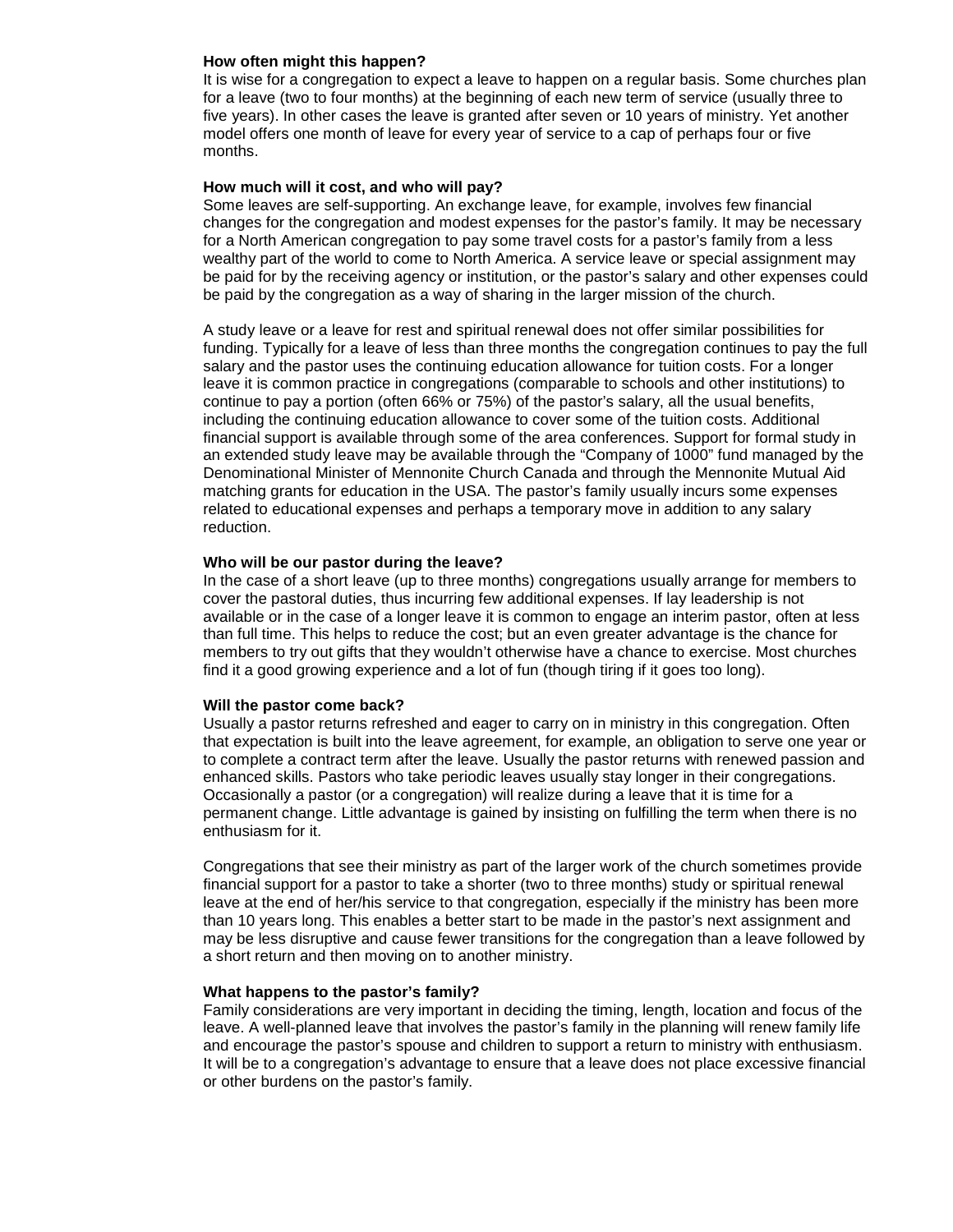## **What should a congregation do?**

Talk about your approach to pastoral leaves before your pastor asks for one. Recognize and anticipate the advantages you will enjoy as a result of a well-planned leave for the pastor. When you call a new pastor or renew a contract with a pastor include plans for a leave. (Some congregations set aside money every year so there is a fund available after six or seven years to cover the costs of a leave.) Develop a policy on frequency, length, costs etc. to guide discussion of specific proposals, but build in room for flexibility according to a particular pastor's needs and circumstances. Be open to adjustments to the policy if circumstances warrant—e.g., an opportunity or invitation for a service leave or exchange arises or it becomes evident that the pastor needs a spiritual renewal leave. When you receive a proposal for a leave, negotiate details with the pastor to everyone's advantage and write up an agreement.

#### **What should a pastor do?**

Talk with your congregational leaders about a policy on leaves. If there isn't a policy, begin working on one within the usual decision-making structures of your congregation. If you are considering a call to a new pastoral assignment or renewing a contract, negotiate a policy (or at least a commitment to work at a policy) with your memorandum of understanding.

Once there is a policy in place, consider whether you need a leave soon. (It is best to plan a year in advance—longer if it is your congregation's first experience with this.) Talk with your spouse and children, if appropriate, and pray about the opportunities for you and the congregation. Get counsel from colleagues, the conference minister and other people about the best way to use a leave. Develop a specific proposal to present to congregational leaders. Define what kind of leave you want; what you and the congregation will gain from it; how you will be accountable for the results; when and where it might happen and so on.

After your leave, report to congregational leaders and the whole congregation how the experience influenced you continuing ministry. After a longer leave, expect some awkwardness around returning to the congregation. Prepare yourself and your family for this and work with the congregation to plan an appropriate celebration and reentry program upon your return.

## **Where can we get more counsel on planning a leave for our pastor?**

Contact your area conference minister or denominational office. One resource is Eugene Peterson, "Desert and Harvest: A Sabbatical Story" in The Contemplative Pastor: Returning to the Art of Spiritual Direction (Word, 1989) for related stories. Alban Institute www.alban.org/ also has some resources.

> Written by Dan Nighswander Revised by Sven Eriksson, January 2005

Second edition © 2005 Ministerial Leadership Office of Mennonite Church Canada and Congregational and Ministerial Leadership of Mennonite Church USA. All rights reserved. Reprinted with permission.

> Updated November 2010:dlr Mennonite Church USA, Leadership Development